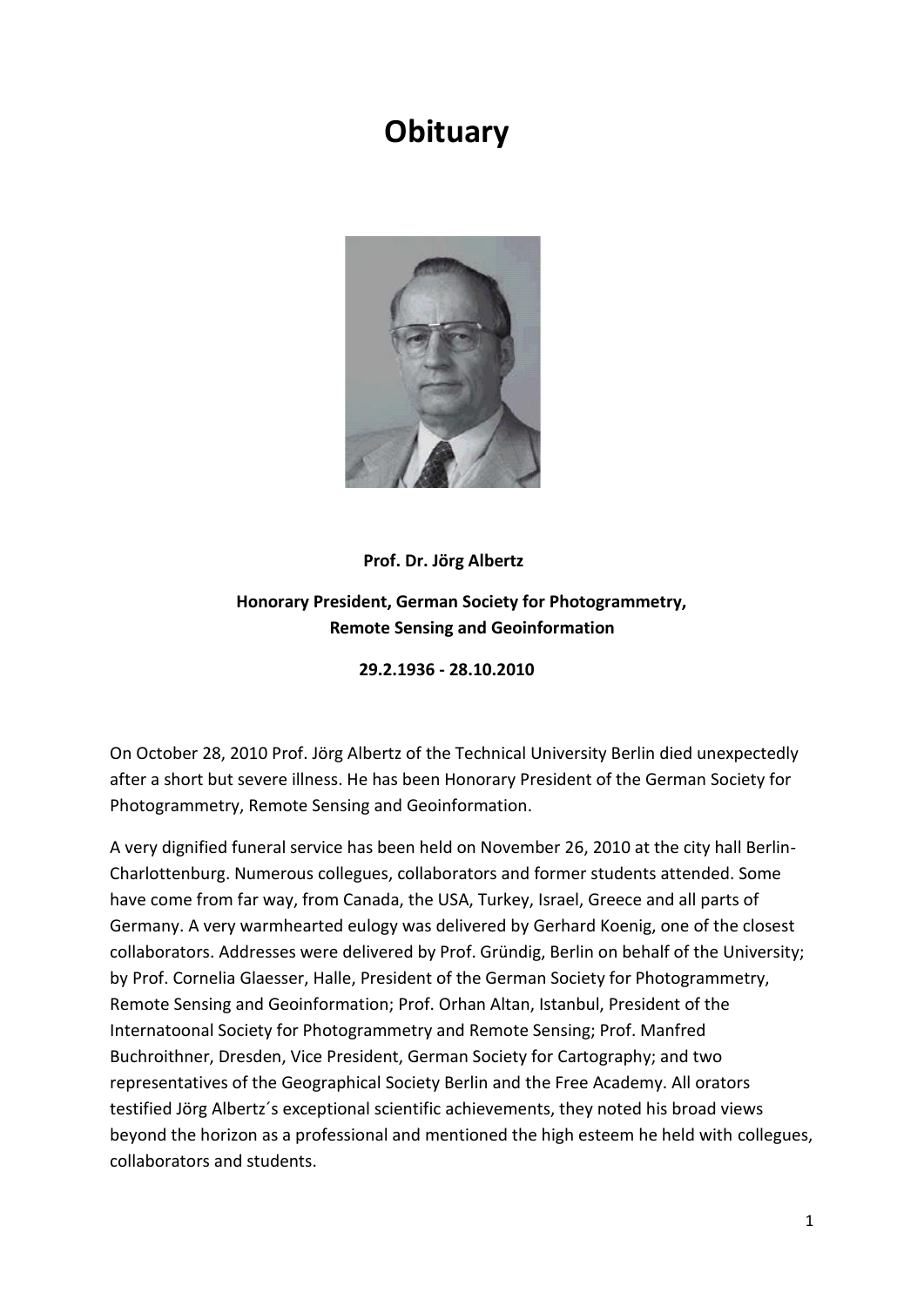Jörg Albertz was born on February 29, 1936 as a younger twin brother in Esslingen near Stuttgart, where he went to school and high school. After graduation he began his studies of Surveying Engineering at the Technical University of Stuttgart in 1955. He graduated in 1959 as Diploma Engineer with a thesis submitted to Prof. Ernst Gotthardt.

Because of his excellent record he obtained an appointment as Scientific Assistant with Prof. Rudolf Burkhardt at the Technical University of Berlin. Already in 1963 he had an interest in history of the discipline. He published a summary of German literature in photogrammetry during the years 1938 to 1960 for the German photogrammetric periodical Bildmessung und Luftbildwesen. In 1965 he received his doctorate with a thesis in block triangulation with single images.

After two years of freelance activity in surveying Prof. Kurt Schwidefsky of the University of Kalsruhe appointed him as Chief Engineer and Lecturer to his Institute for Photogrammetry and Topography. Thus Jörg Albertz had direct personal contact with almost all major German photogrammetric scientists of the Nineteensixties (Gotthardt, Burkhardt, Schwidefsky).

In Karlsruhe he authored, at that time together with Kreiling, the popular "Photogrammetric Pocket Book", which since that time has been translated to many languages and which now has appeared in 5 editions in German language.

In 1973 he obtained a fellowship which permitted him to spend half a year in the U.S. and Canada to follow up with the rapid developments in remote sensing there. His report about these developments in the German periodical Bildmessung and Luftbildwesen earned him the Hansa-Luftbild-Prize in 1974.

It was obvious that he obtained the first professorship of Remote Sensing in Germany at the Technical University Darmstadt in 1976. This coincided with his chairmanship of the German Society for Photogrammetry and Remote Sensing Working Group on Photographic Interpretation and Remote Sensing from 1975 to 1979. In 1978 Jörg Albertz became Dean of the Faculty of Surveying Engineering at the Technical University of Darmstadt. Nevertheless he accepted in 1979 the professorship for photogrammetry at the Technical University of Berlin as a successor to his teacher Rudolf Burkhardt. He continued to supervise Burkhardt´s research initiatives in non topographic photogrammetra and in electon-microscopy. But soon he pusued his own interests, which he developed already in Karlsruhe and Darmstadt with regard to human vision, photographic interpretation and remote sensing.

When Jörg Albertz accepted the professorship in Berlin in 1979 he could not foresee, that the Technical University of Berlin would assume a key position a decade later in the integration of both former German States into the reunited Federal Republic of Germany, when it came to the integration of scientific activities.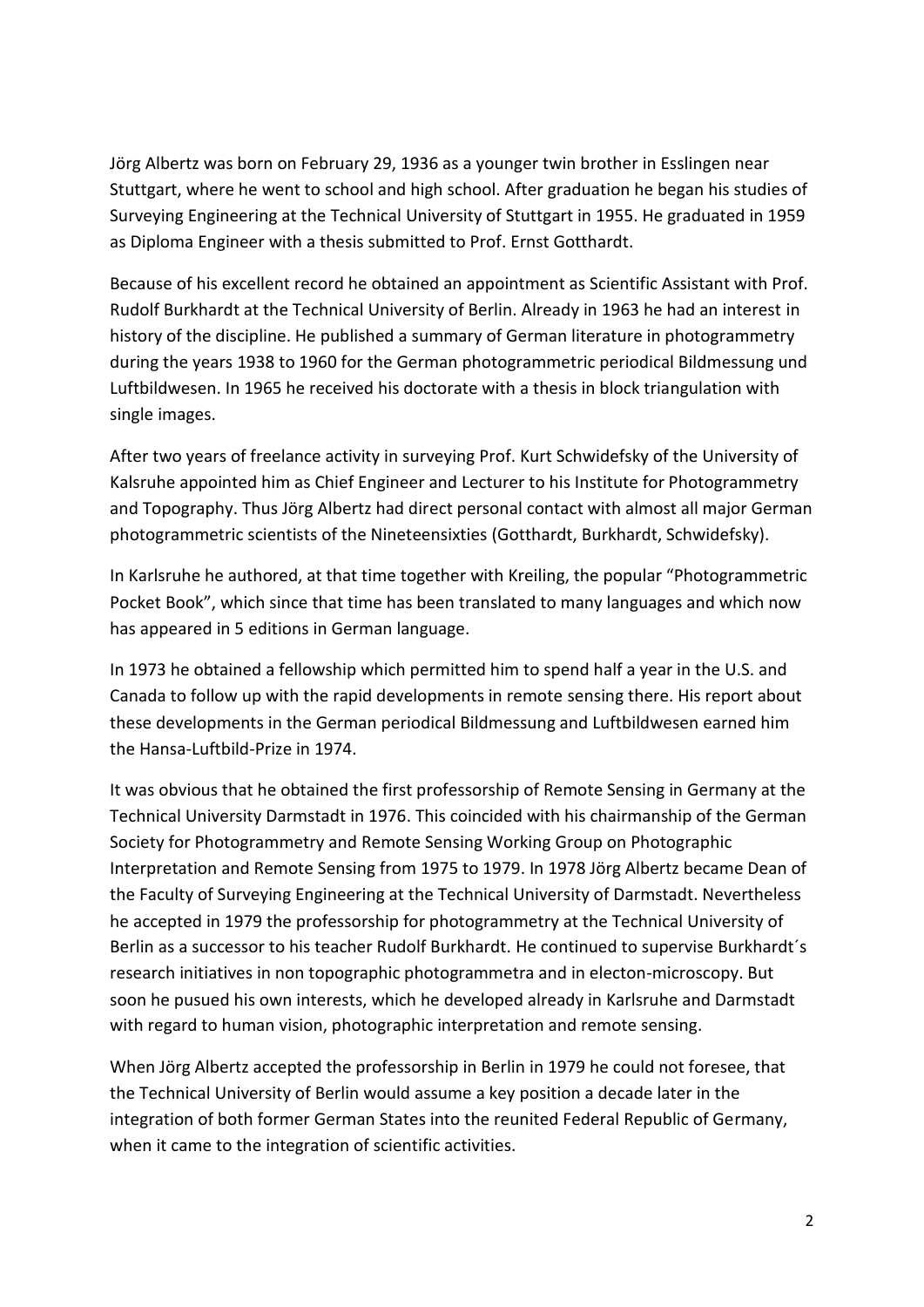Jörg Albertz keenly accepted this challenge in the area of photogrammetry and remote sensing. This concerned a close scientific collaboration with DLR in Berlin-Adlershof in digital imaging and in the design and operations of the German Mars Projects Mars 96 and Mars

Express 2003. On the other hand he pursued close contacts with the photogrammetrists of the new States of the Federal Republic in East Germany, especially within the German Society for Photogrammetry and Remote Sensing.

What helped him in this task, was, that he had been editor of the German journal "Bildmessung und Luftbildwesen" together with Walter Hofmann from 1978 till 1987, since Kurt Schwidefsky retired as editor in 1978. When he became Vice president of the German Society in 1993 and when he was President of the Society from 1996 to 2000 he could set the course. These very successful activities, coupled with Jörg Albertz´s natural humility and his quiet and balanced judgement eventually led to his appointment as Honorary President of the Society in 2004 in Halle. On this occasion Karl Kraus of Vienna gave an impressive account of Jörg Albertz´s personality.

The chair of photogrammetry, which he occupied in Berlin, was the oldest in Germany. It was established in 1930 with Otto Lacmann as the first professor. Jörg Albertz felt committed to maintain the historical legacy of the Technical University of Berlin. Lacmann had worked in Moscow in the 1920´s, which gave him the idea to invent orthophotography. The Technical Unversity of Berlin had been the host of the  $2^{nd}$  International Congress for Photogrammetry in 1926, but even before, Albrecht Meydenbauer, Franz Stolze and many others had been active in developing photogrammetry in Berlin.

Jörg Albertz used the occasion of events such as the 75<sup>th</sup> Anniversary of Meydenbauer's passing in 1996 organize an important historical meeting.

He also arranged for the celebration of the Golden Doctorate of Prof. Kurt Schwidefsky and of Prof. Wang Zhi Zhuo, one of the cofounders of Wuhan Technical University for Surveying and Mapping in China in 1989, who had completed his doctorate under Lacmann in 1939.

Jörg Albertz will be remembered by photogrammetrists especially for his publication "100 Years of the German Society for Photogrammetry, Remote Sensing and Geoinformation" which he wrote according to his impressive historical key note address at the 100 year DGPF celebration in Jena in 2009, in which he analyzed, better than anyone else coul do it, the somewhat complex historical relations in the development of our discipline.

How was it possible, that Jörg Albertz, in addition to successfully pursuing his academic carreer interests, was able to comprehend and communicate the more general philosophical aspects of our professional history? Shortly after starting as a professor in Berlin in 1979, he was elected president of the Free Academy, a post he held for more than 2 decades. He initiated a publication series for this academy in 1980. The Free Academy is an association of